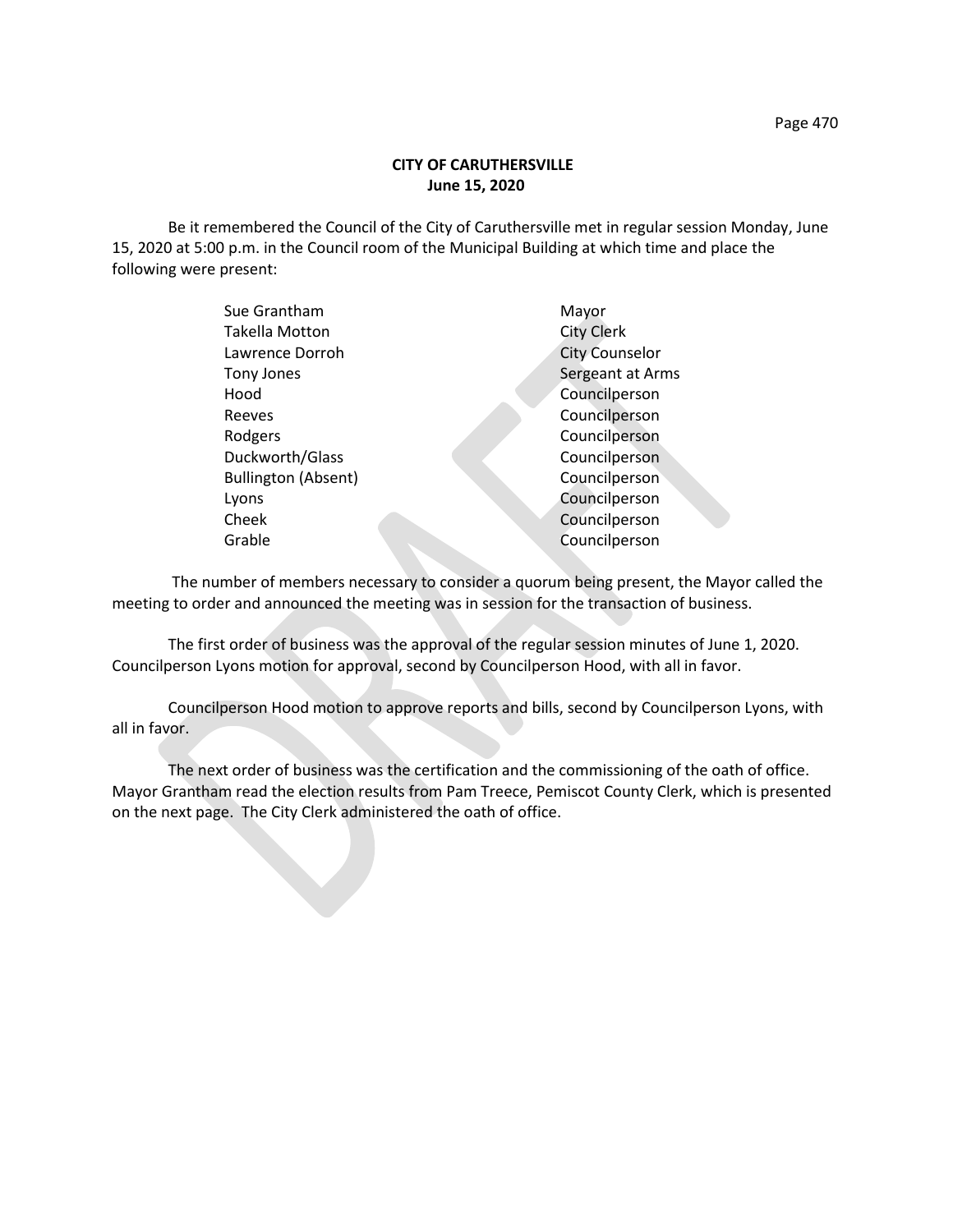

**PAM TREECE** Pemiscot County Clerk

610 Ward Ave., Suite 2A

Caruthersville, MO 63830<br>email: pemcoclerk@sbcglobal.net

PHONE: 573-333-4203

PHONE: 573-333-4204 FAX: 573-333-0440

| DEPUTY CLERKS  |  |
|----------------|--|
| Melinda Staggs |  |
| Dana Haywood   |  |

June 5, 2020

City of Caruthersville City Clerk 200 W 3rd Caruthersville, MO 63830

RE: JUNE 2, 2020 ELECTION RESULTS

This letter is the Certified Results of the June 2, 2020 General Municipal Election for your City. The results are as follows:

| <b>CITY COLLECTOR - 2 YR</b> | REBECCA MORGAN<br><b>PAIGE GILLOCK</b> | 219<br>392 |
|------------------------------|----------------------------------------|------------|
| <b>CITY TREASURER - 2 YR</b> | <b>MIKE DALE</b>                       | 517        |
| <b>COUNCIL WARD 1 - 2 YR</b> | <b>BARBARA RODGERS</b>                 | 54         |
| <b>COUNCIL WARD 2 - 2 YR</b> | <b>PAUL GLASS</b>                      | 104        |
| <b>COUNCIL WARD 3 - 2 YR</b> | <b>JJ BULLINGTON</b>                   | 220        |
| <b>COUNCIL WARD 4 - 2 YR</b> | <b>JIMMY LYONS</b>                     | 152        |

STATE OF MISSOURI)

COUNTY OF PEMISCOT)

I, Pam Treece, Clerk of the County Commission, hereby certify the above to be a true and correct return of the election held on June 2, 2020.

 $\ddot{\phantom{0}}$ 

 $\omega = \ell$  .

추 있다

 $\mathcal{A}_1$ 

 $\overline{\phantom{a}}$ 

Part Treece County Clerk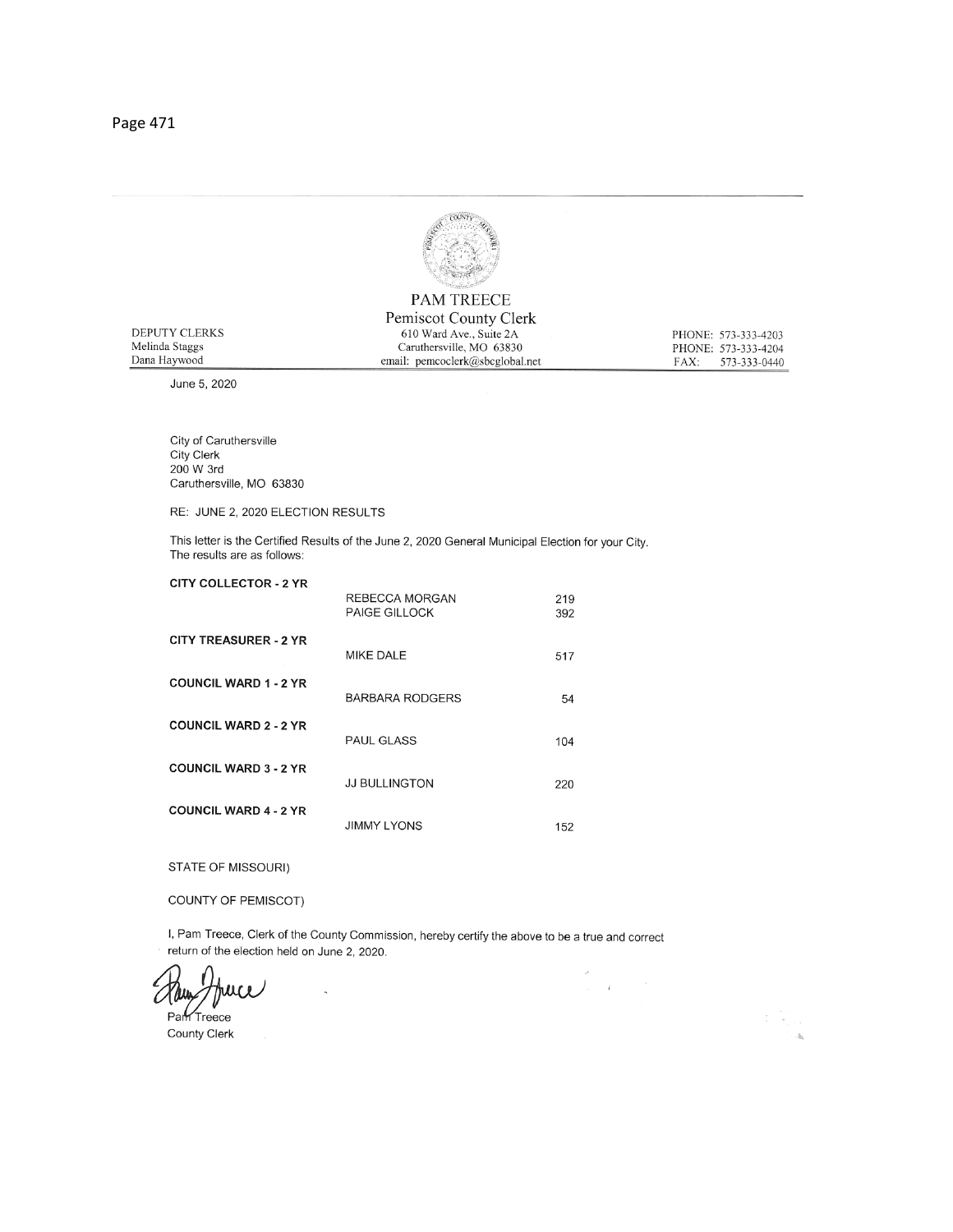## Page 472

Effective July 1, 2020 the employer contribution rates for the City employees will change as follows: General (2.50%) Police (3.40%) Fire (6.30%) Each employee retirement benefits will be calculated by the percentages relative to their actuarial department and salary.

Police report; Chief Tony Jones reported that Paul Meacham would be resigning from the police force effective July 1, 2020 if he receives his vacation that's on the books in a lump sum, or July 22, 2020 if he has to take is remaining vacation days. There was a question about the selling of fireworks; with this being a temporary trial, there will be only one fireworks stand for this year.

Fire report; Chief Charlie Jones reported fire calls from June 2, 2020 to June 15, 2020 as follows: 6/2/20; Individual burnt insulation off wires on West  $11<sup>th</sup>$  St., 6/7/20; Electric pole burning at the top in alley behind Grand, 6/8/20; Tractor trailer truck on fire with moderate damage on Route U. Rodgers Hydrant Service Company will be testing for the next three weeks. The City's fireworks display will occur July 4, 2020 at 9:00 p.m. at the Bunge Grain Company lot.

Code Enforcement; Barry Gilmore reported that three people had been hired on for the mowing, in which two are part time and one full time until they go back to school. There could be two additional part time workers hired on to abate nuisances. Mr. Gilmore has 147 Notices out with various states of completion.

Library report; Teresa Tidwell reported receiving \$8,548.00 for the grant concerning Covid19. They will be getting the self-checkout and nine chrome books. The summer reading program starts Tuesday, June 16, 2020, and 65 have signed up. Craft bags will be given out weekly.

Budget report; Jimmy Lyons reported that the fiscal year ends June 30, 2020, therefore the current budget needs to be adopted temporarily for next year. Councilperson Grable made motion to adopt, second by Councilperson Hood, which resulted in the following vote:

| Hood    | Yes | Reeves | Yes |
|---------|-----|--------|-----|
| Rodgers | Yes | Glass  | Yes |
| Lyons   | Yes | Cheek  | Yes |
| Grable  | Yes |        |     |

No revenue was generated for the month of May from the Casino due to its closing. The Sales Tax revenue has been up. Mayor Grantham made mention that since opening back up the Casino is up from last year, and is planning to be open until 3:00 a.m. on the weekends.

Economic Development; Jana Merideth reported that the BLP clean-up was a success, Downtown Tourism will meet Thursday, June 18, 2020, Workforce Development meets June 22, 2020, Economic Development Action meets June 23, 2020, and the Local Leadership Team will meet in July.

New Business; Mayor Grantham reported that the local businesses are donating towards cleaning the sidewalks on Ward and  $3<sup>rd</sup>$  St with the work being done by Jimmy Jackson. Mayor Grantham also reported that the Sanitation services will be going out for bid for the City.

Mayor Grantham's Council Committee appointments are as follows: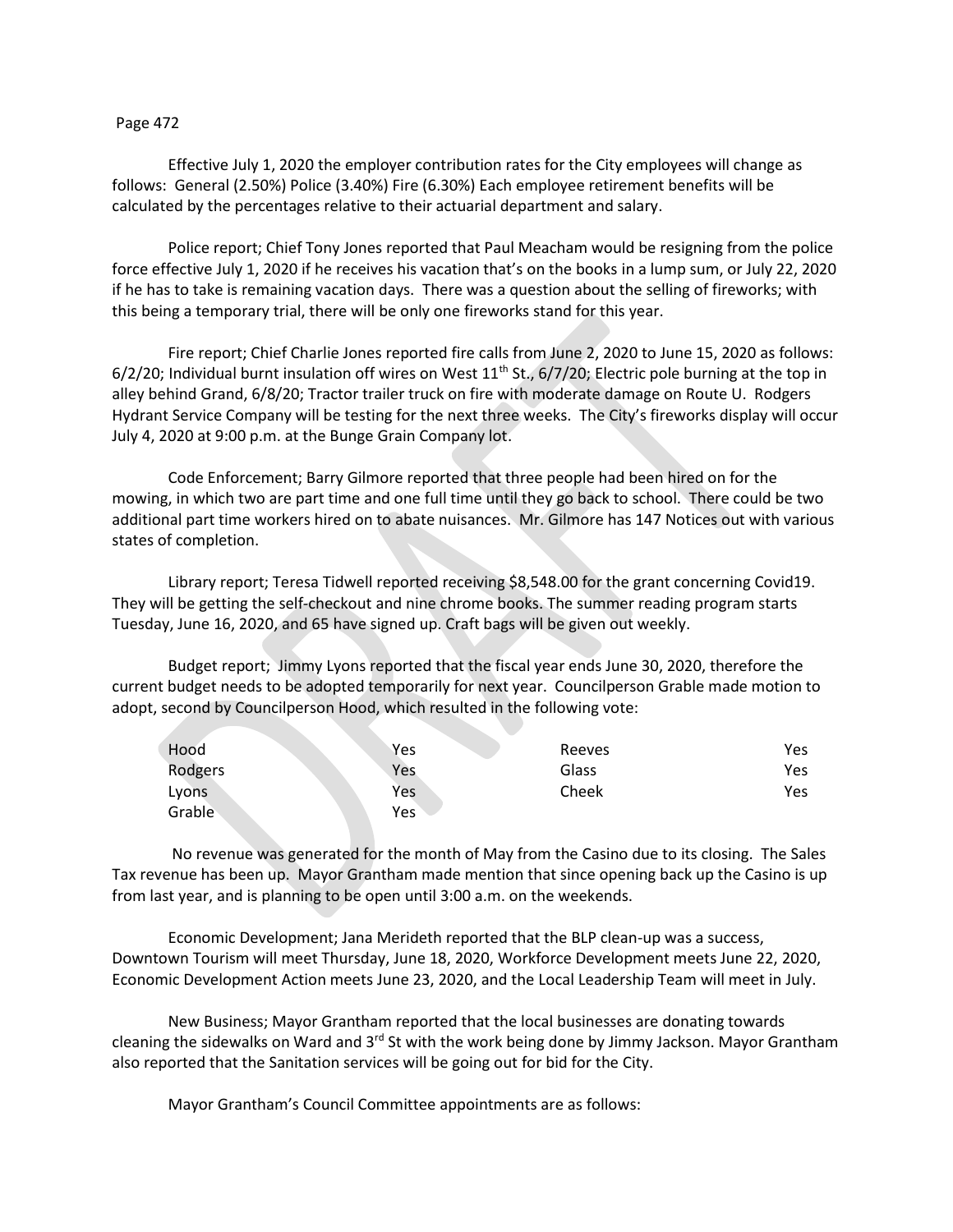**Finance Police & Fire Street & Sanitation Water & Sewer** Jimmy Lyons **Southern Hood** Don Grable **Don Barbara Rodgers** J.J. Bullington Teddy Cheek Barbara Rodgers Don Grable Teddy Cheek Don Grable Paul Glass Jimmy Lyons Johnny Hood Jennifer Reeves Jennifer Reeves Paul Glass

**Insurance** JJ. Bullington Barbara Rodgers Jennifer Reeves Jimmy Lyons

Mayor Grantham's Board Member appointments are as follows:

| <b>Tree Board</b>                       | <b>Planning &amp; Zoning Board</b> |                                           |
|-----------------------------------------|------------------------------------|-------------------------------------------|
| Jane Ellen Lazenby (reappointed d 2019) | John Ferguson (appointed 2017)     | Tom Tidwell                               |
| Cathy Clark (reappointed 2018)          | Dustin Price (appointed 2017)      | appointed 2018                            |
| Martha Fowlkes (appointed 2017)         | Lisa Curtis (reappointed 2019)     | <b>Ex Officio</b>                         |
| Karen Meeks (appointed 2018)            | Mike Trainor (reappointed 2020)    | <b>Johnny Hood</b>                        |
| John Buchanan (appointed 2018)          | Jarred Yates (appointed 2020)      |                                           |
| Ex Officio Lamonte Bell                 | Ross Hubbard (appointed 2020)      |                                           |
| 3 yr. with/limit                        | Steve Motton (appointed 2018)      |                                           |
| <b>Parks &amp; Recreation</b>           |                                    |                                           |
| Charles Davis (reappointed 2020)        | Paul Crysler (appointed 2020)      | <b>Steve Rodgers</b><br><b>Ex Officio</b> |
| Michael Buttrom                         | Jimmy Jackson                      | <b>Don Grable</b><br>Jessica Rose         |
| Katie Houston (appointed 2020)          | Lemira Parks                       | Karen Meeks (appointed 2020)              |
| <b>Airport Board</b>                    | <b>Cemetery Board</b>              | <b>Board of Adjustments</b>               |
| <b>Ex Officio</b><br>Glen Haynes        | Polly Lunceford                    | John Ferguson                             |
| John Ferguson<br><b>Jimmy Lyons</b>     | Sandra Hooker                      | Lancy Mansfield                           |
| Cris Cobb<br>City Paul Shaw             | Katherine Parkinson                | Crystal Fugate                            |
| Dick Reade                              | Melissa McClain                    | Kelly Smith                               |
| <b>Baughn Merideth</b>                  | Luther Robinson                    | Tommy Clayton                             |

Councilperson Lyons made motion to approve the appointments, second by Councilperson Grable, which resulted in the following vote:

| Hood    | Yes | Reeves | Yes. |
|---------|-----|--------|------|
| Rodgers | Yes | Glass  | Yes  |
| Lyons   | Yes | Cheek  | Yes  |
| Grable  | Yes |        |      |

Mayor Grantham made mention of the new laundromat that's coming to town on  $3^{rd}$  St., and that the pictures of it were very nice. Mayor Grantham recommended the Council to go into closed session for the purpose of personnel and privileged communication. Councilperson Hood made the motion, second by Councilperson Grable which resulted in the following vote:

Hood Yes Reeves Yes